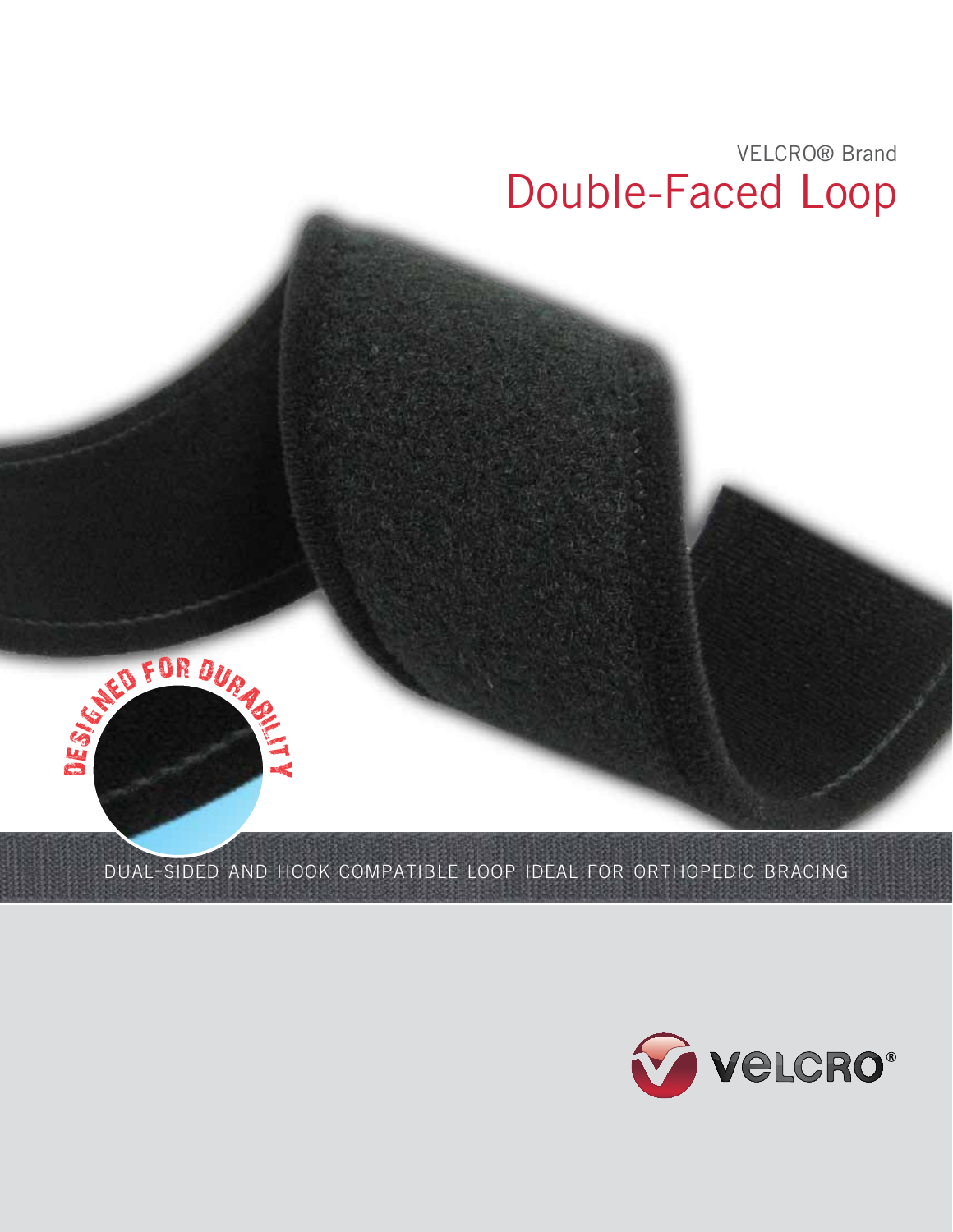### VELCRO® Brand DOUBLE-FACED LOOP

dual-sided and hook compatible loop ideal for orthopedic bracing

# **Benefits**

- Range of durability to suit your particular application
- • Bonded construction eliminates loose threads when cutting and sewn construction offers superior strength
- • Compatible with wide variety of VELCRO® Brand hooks
- • Dye-to-match color options available
- Ideal for strap applications involving skin contact



# Applications

#### Medical

- Orthopedic bracing
- **Strapping**



#### Sports & Recreation

- Helmet straps
- Shin guards



*Soft knits offer maximum patient comfort Durability for the most rigorous applications*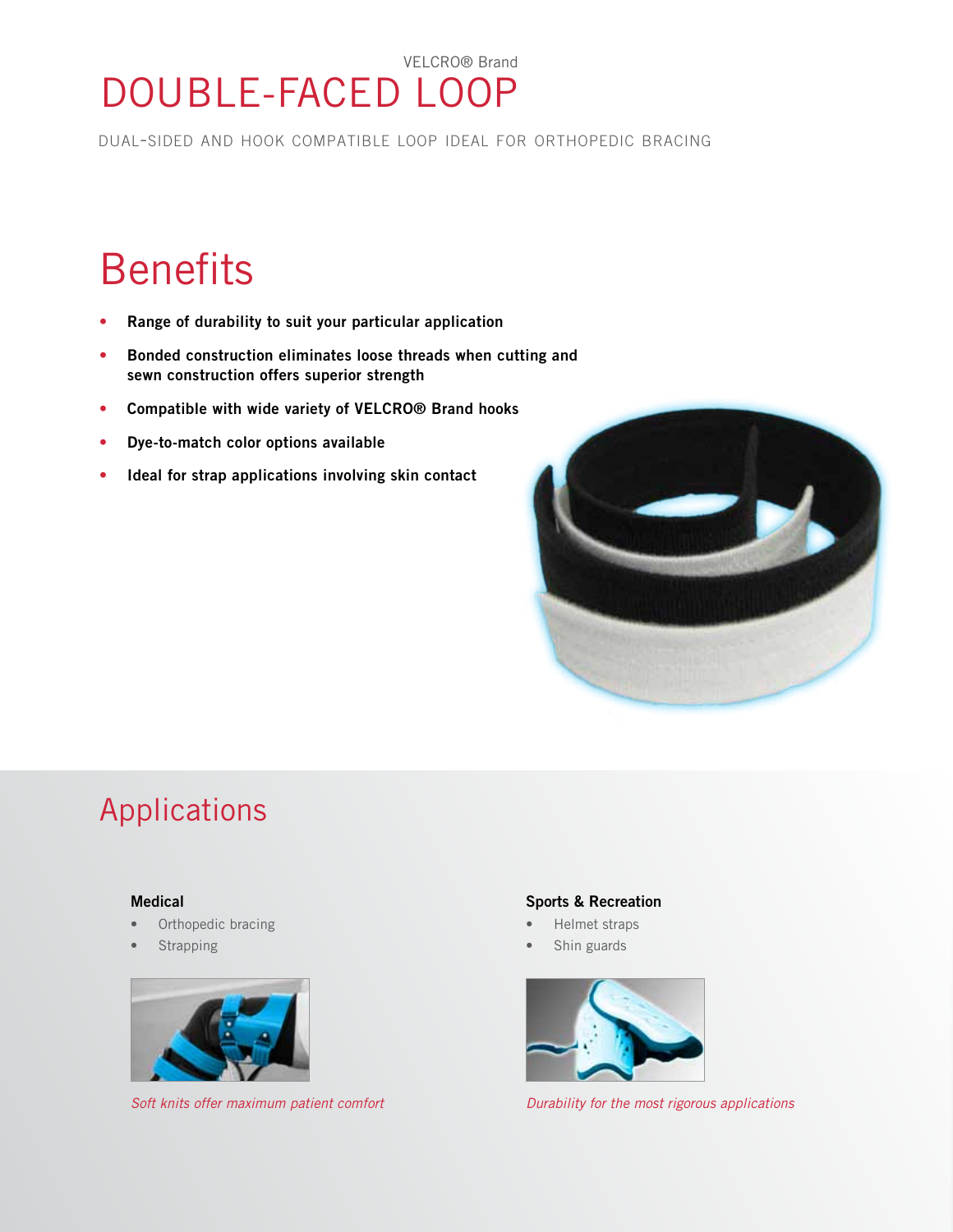### Product Range



#### DFL 1000

- Manufactured with VELCRO® Brand Loop 1000
- **Bonded construction**
- Durable and sturdy



#### DFL 3610 Bonded

- Manufactured with VELCRO® Brand Knit 3610
- **Bonded construction**
- Skin friendly
- Semi-durable



#### DFL 3610 Sewn

- Manufactured with VELCRO® Brand Knit 3610
- Sewn construction
- Skin friendly
- Semi-durable



#### DFL 3001

- • Manufactured with VELCRO® Brand Knit 3001
- Sewn construction
- Economical alternative to DFL 1000

#### DFL 3008

- • Manufactured with VELCRO® Brand Knit 3008
- **Bonded construction**
- Plush and flexible
- Semi-durable

#### VEL-WRAP™

- Manufactured with VELCRO® Brand Loop 1000 and Knit 3610
- Sewn construction
- Skin friendly and durable

## Ask us about the VELCRO® Brand solutions for...

#### Medical & Orthopedics

- VELCRO<sup>®</sup> Brand Laminates
- VELCRO® Brand EVAPTEX™ Fabric
- ULTRA-MATE® High Technology Hooks

#### Cable Management & Bundling

- • VELCRO® Brand Bundle Ties
- • VELCRO® Brand Qwik Ties
- VELCRO® Brand ONE-WRAP® Fasteners